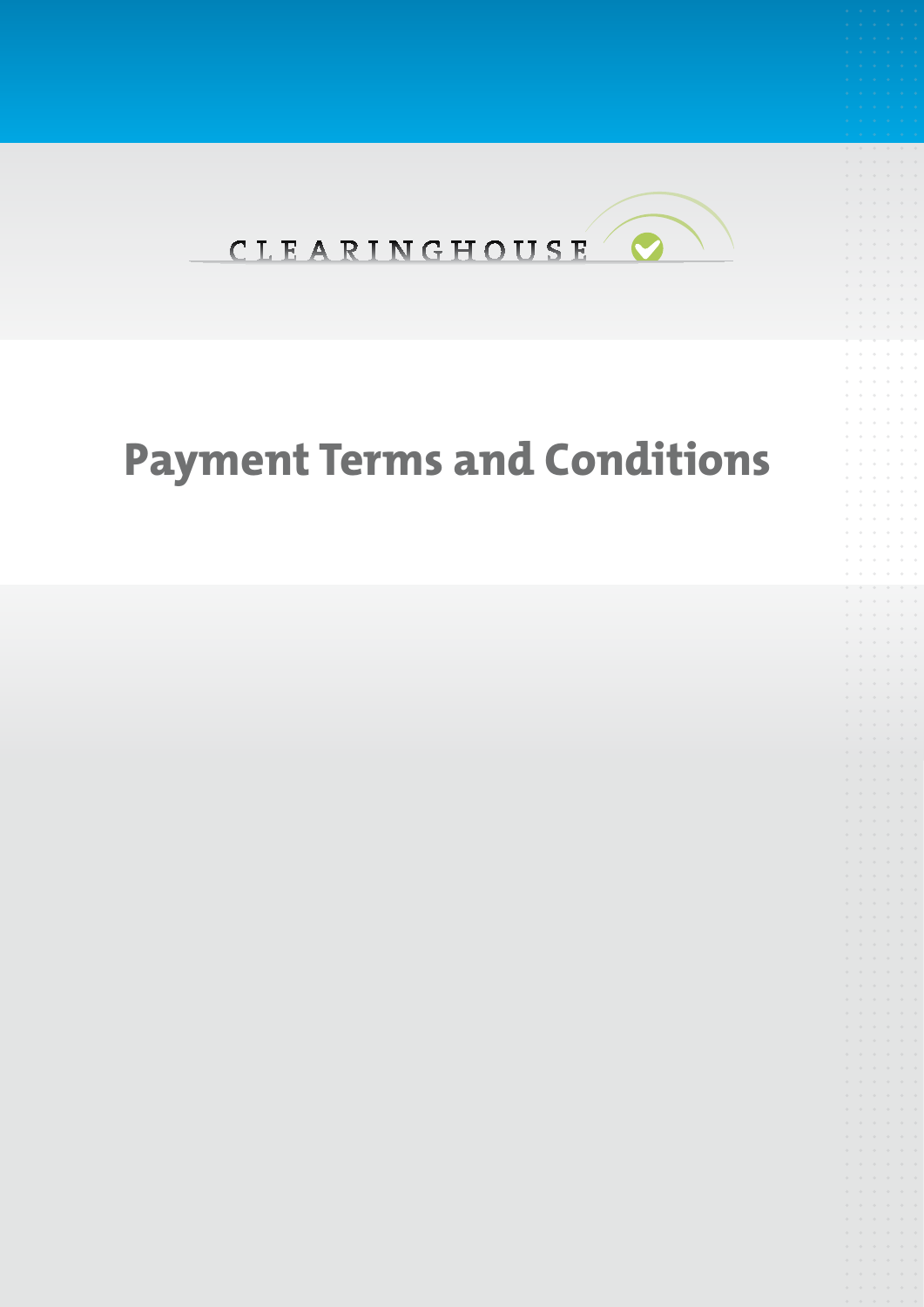CLEARINGHOUSE

- 1. These Payment Terms and Conditions (these "**Payment Terms and Conditions**") supplement the Clearinghouse Validation Terms and Conditions available at www.trademarkclearinghouse.com/downloads (the "**Clearinghouse Validation Terms and Conditions**"). All capitalized terms used in these Payment Terms and Conditions that are not defined herein have the meanings given to such terms in the Clearinghouse Validation Terms and Conditions.
- 2. Trademark Holders may pay for the submission of a Trademark Record according to the following basic fee structure (the "**Basic Fee Structure**").
	- A. A Trademark Holder who opts for the Basic Fee Structure must pay by credit card (VISA, MasterCard, or American Express only) (the "**Basic Fee Payment**") an amount equal to the applicable fee listed in the Fee Schedule each time a Trademark Record is provided to us. The Trademark Holder will need to create an account prior to its first Basic Fee Payment, but no payment is due solely for creating the account.
	- B. Upon confirmation of receipt of the Basic Fee Payment, Deloitte will provide the Verification Services for such Trademark Record. Also upon confirmation of the receipt of the Basic Fee Payment, we will create an invoice for such transaction, which will be available for download (in PDF) from the Trademark Holder's profile management webpage on the Clearinghouse User Interface (the "**Profile Management Page**").
	- C. Basic Fee Payments will not be reimbursed by CHIP for any reason, including the failure of such Trademark Record to meet the Eligibility Requirements.
	- D. Trademark Holders subject to VAT are required to pay their invoices inclusive of VAT, or, if applicable, in accordance to Luxembourg VAT legislation.
	- E. Trademark Agents may not participate in the Basic Fee Structure.
- 3. All Trademark Agents and any Trademark Holder who does not opt to follow the Basic Fee Structure are subject to the following prepayment based advanced fee structure (the "**Advanced Fee Structure**").
	- A. Trademark Holders who have elected to participate in the Advanced Fee Structure and all Trademark Agents must create and maintain a credit account through the Clearinghouse User Interface (a "**Prepayment Account**").
	- B. Upon establishing a Prepayment Account, you will also be able to submit through Trademark Records to us through the Clearinghouse User Interface and, if applicable, through the Automated Interface.
	- C. The Prepayment Account will be funded by wire transfer of immediately available funds to an account specified by CHIP. All transaction and potential currency conversion costs (collectively, "**Transaction Costs**") associated with the wire transfer will be borne by the Trademark Agent or Trademark Holder, as applicable. Wire transfer will be the only form of payment accepted by CHIP into a Prepayment Account. All Transaction Costs will be deducted from the amount that has been wired such that the amount that is deposited into the Prepayment Account is the amount wired minus the Transaction Costs (e.g. if \$50,000 is wired and there are \$100 in Transaction Costs, only \$49,900 will be deposited into the Prepayment Account). Once transferred into a Prepayment Account, all funds will be kept in USD.

of 3